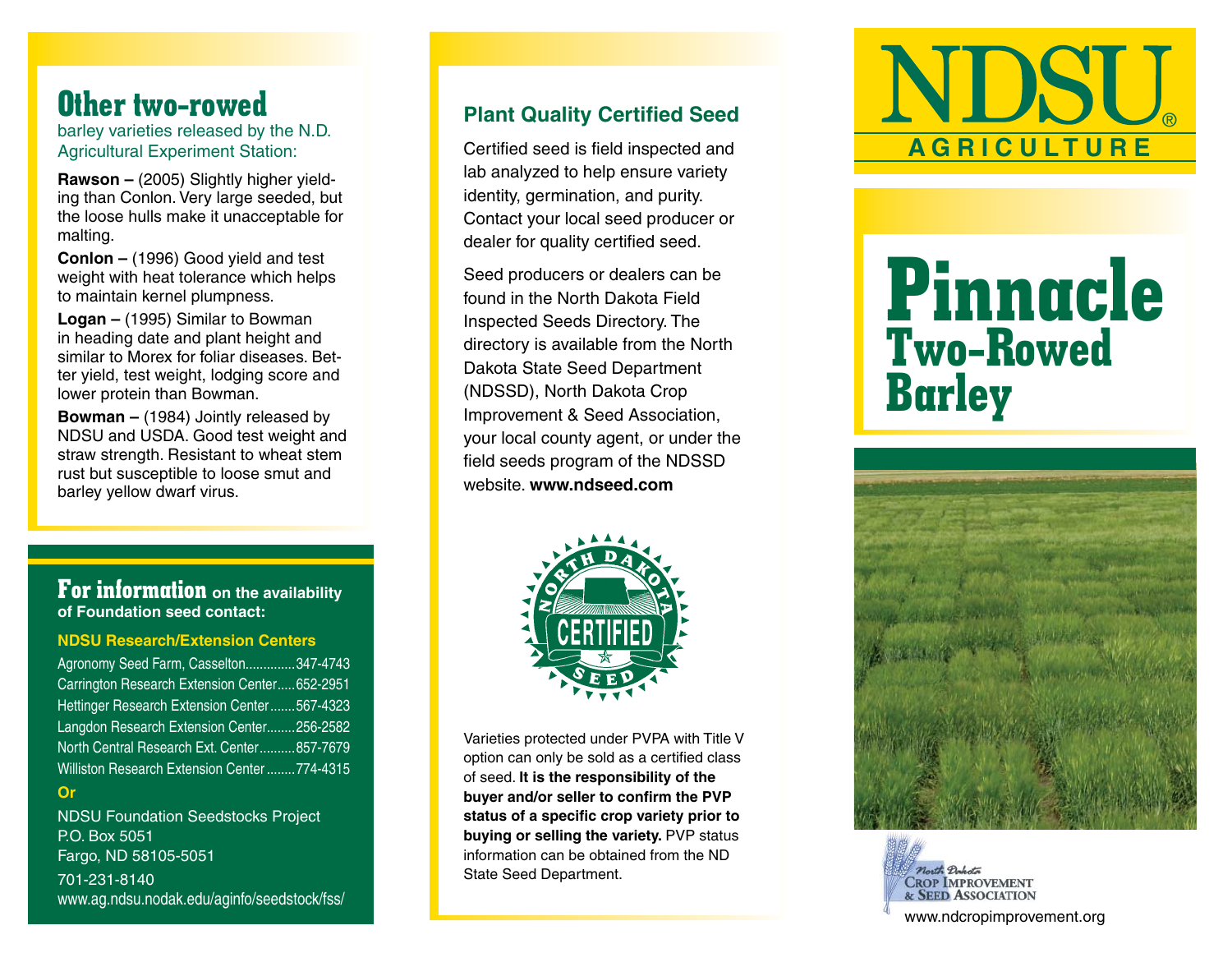# **Pinnacle Two-Rowed Barley**

**Pinnacle** was developed by the NDSU Barley Breeding Program and released by the North Dakota Agricultural Experiment Station in 2006. Pinnacle has a parentage of mostly experimental lines, but includes Logan and Foster in its early ancestry. The original cross was made in 1999 by Jerry Franckowiak, former NDSU two-rowed barley breeder who retired in 2006.

Pinnacle has a white hull, smooth awns and long rachilla hair. Pinnacle has greater resistance to spot blotch than Conlon, and approaches that of Lacey and Drummond

Based on more than four years of trials in North Dakota, Pinnacle has a 15 percent yield advantage over Conlon. Pinnacle heads out about three days later than Conlon, but has greater straw strength than Conlon and approaches that of the strongest six-rowed varieties.

Pinnacle has excellent quality characterisitics. Compared with Conlon, Pinnacle has lower protein and a higher percentage of plump kernels. The remainder of its malting characteristics is similar to Conlon, which is accepted by the malting and brewing industry. Pinnacle is currently in the last year of testing to determine if it will be added to the AMBA list of approved varieties for malting.

For more information about Pinnacle and other two-rowed barley varieties visit www.ag.ndsu. nodak.edu/aginfo/variety/index.htm or contact the NDSU BARLEY breeder or small grains agronomist at 701-231-7973.

To help ensure genetic purity, Pinnacle barley will be protected under PVPA Title V and must be sold as a class of certified seed. A research feel will apply to all Registered and Certified Seed sales. This fee will be collected from the labeler by the North Dakota State Seed Department.

| Pinnacle<br><b>General Characteristics</b> |
|--------------------------------------------|
| <b>High yield</b>                          |

- Low protein
- Long rachilla hairs
- Smooth awns
- White aleurone
- Medium-late maturity
- Medium height
- Strong straw strength

**Disease reaction<sup>1</sup> of Pinnacle and other two-rowed barley varieties. Ratings based on several years of data collected in various trials and disease nurseries.**

| <b>Variety</b>     | <b>Stem</b><br><b>Rust</b> | Loose<br><b>Smut</b> | <b>Spot</b><br><b>Blotch</b> | <b>Net</b><br><b>Blotch</b> |
|--------------------|----------------------------|----------------------|------------------------------|-----------------------------|
| <b>Pinnacle</b>    | S                          | S                    | <b>MR</b>                    | <b>MS</b>                   |
| Conlon             | S                          | S                    | <b>MS</b>                    | <b>MR</b>                   |
| Bowman             | S                          | S                    | MS-S                         | S-MS                        |
| <b>AC Metcalfe</b> | S                          | ΝA                   | MS                           | <b>MS</b>                   |

 ${}^{1}R$  = Resistant, MR = Moderately resistant, MS = Moderately susceptible, S = Susceptible



**Agronomic traits of Pinnacle two-rowed barley in eastern North Dakota NDSU variety trials (Carrington, Fargo and Langdon, 2008).**

| <b>Variety</b>  | Grain<br>Yield<br>(bu/acre) | <b>Protein</b><br>(%) | <b>Test</b><br>Weight<br>(lbs/bu) | <b>Plump</b><br><b>Kernels</b><br>$(\%)$ |
|-----------------|-----------------------------|-----------------------|-----------------------------------|------------------------------------------|
| <b>Pinnacle</b> | 108                         | 11.3                  | 49.7                              | 90                                       |
| Conlon          | 90                          | 12.8                  | 51.7                              | 95                                       |
| Bowman          | 95                          | 13.4                  | 50.7                              | 91                                       |
| Ac Metcalfe     | 92                          | 13.3                  | 48.4                              | 81                                       |

**Agronomic traits of Pinnacle two-rowed barley in western North Dakota NDSU variety trials (Minot, Williston, Dickinson and Hettinger, 2008).**

| <b>Variety</b>     | Grain<br>Yield<br>(bu/acre) | <b>Protein</b><br>$(\%)$ | <b>Test</b><br>Weight<br>(lbs/bu) | <b>Plump</b><br><b>Kernels</b><br>$(\%)$ |
|--------------------|-----------------------------|--------------------------|-----------------------------------|------------------------------------------|
| <b>Pinnacle</b>    | 87                          | 13.2                     | 47.7                              | 86                                       |
| Conlon             | 81                          | 14.2                     | 49.2                              | 93                                       |
| Bowman             | 80                          | 14.5                     | 48.9                              | 87                                       |
| <b>AC Metcalfe</b> | 75                          | 15.2                     | 45.6                              | 70                                       |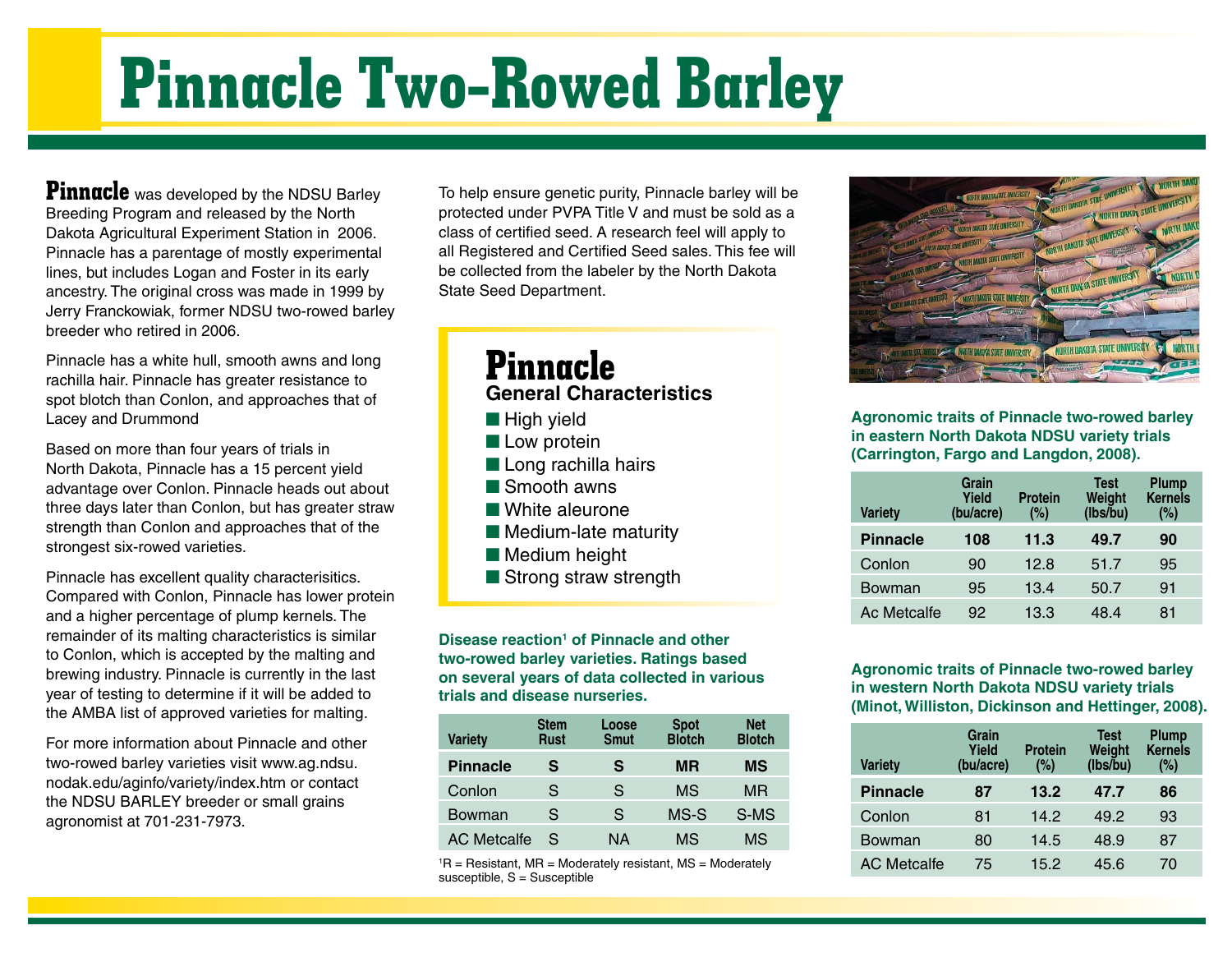#### **INFORMATION ON PINNACLE TWO-ROWED BARLEY**

**Selection No:** 2ND21863 **Parentage:** ND18172/ND19130 **Project Leaders:** J.D. Franckowiak, R.D. Horsley, P.B. Schwarz, S.M. Neate

#### **Description:**

| Growth habit:          | Spring              |
|------------------------|---------------------|
| Spike type:            | Two-rowed, semi-lax |
| Awn type:              | Smooth              |
| Rachilla hairs: Long   |                     |
| Aleurone color: White  |                     |
| Basal mark: Depression |                     |

Glume hairs: A band with long hairs Hull wrinkling: Finely wrinkled Lateral vein barbs: Present Kernel shape: Broad compared to length Crease shape: Shallow, flared toward end

#### **History:**

Pinnacle is an F3-derived selection from the cross ND18172/ND19130. ND18172 (ND15147//F103-105/ND14636) is a late line having some resistance to Fusarium head blight (FHB). The lines ND15147 (Logan sib/TR231) and ND14636 (ND11883/Logan sib) were selected based on agronomic performance and low grain protein. F103-105 (Foster/Zhedar 2//ND9712) is a two-rowed line selected as having some FHB resistance. ND19130 is a low-protein line from the cross ND15468/ND15368//ND16461. ND16461 (ND13296/ND14760) has low protein and high yield, ND15468 (ND13154/ND13897) is a late, high yielding line with some net and spot blotch resistance, and ND15368 (ND13083/ND13100) is an early line with good malt quality and some resistance to Septoria speckled leaf spot. The  $F_1$  generation of cross C2-00-133 was grown in the 2001 spring greenhouse nursery, the  $F<sub>2</sub>$  generation was grown at Fargo in 2001, and  $F_3$  headrows were grown at Casselton in 2002. Row C2-00-133-20 was harvested and selected for continuation based on low grain protein. Row C2-00-133-20-3 in the 2003 Yuma, AZ nursery was harvested and tested as 2ND21863 in 2003 preliminary yield trials grown at Fargo and Langdon. Pinnacle was planted in advanced yield trials in 2004 and in variety trials in 2005.

#### **Agronomic Characteristics:**

Based on five years of trials in North Dakota by the barley breeding programs, Pinnacle has over a 15% yield advantage over Conlon (Table 1). It also has a 9% yield advantage over the six-rowed cultivar Lacey, which was used as a check in all NDSU Two-rowed Barley Breeding Program yield trials. Pinnacle heads about 4 d later than Conlon and 1 d later than Lacey. Plant height of Pinnacle is about 1 in taller than Conlon, but Pinnacle has stronger straw than Conlon. Lodging resistance of Pinnacle is intermediate to that of Conlon and Lacey.

#### **Malting Quality Characteristics:**

Compared to Conlon, the only two-rowed cultivar recommended by the American Malting Barley Association (AMBA) for production of malting barley in North Dakota, Pinnacle has higher malt extract, lower grain protein, lower beta-glucan values, and similar kernel plumpness (Table 2). The lower grain protein and the associated greater kernel plumpness could make production of barley with malting quality easier in western ND. Pinnacle was grown in 2005 for the first year of the AMBA Pilot Scale Evaluation Program and was rated as satisfactory. Pinnacle was rated as unsatisfactory in its second year of Pilot Scale evaluation.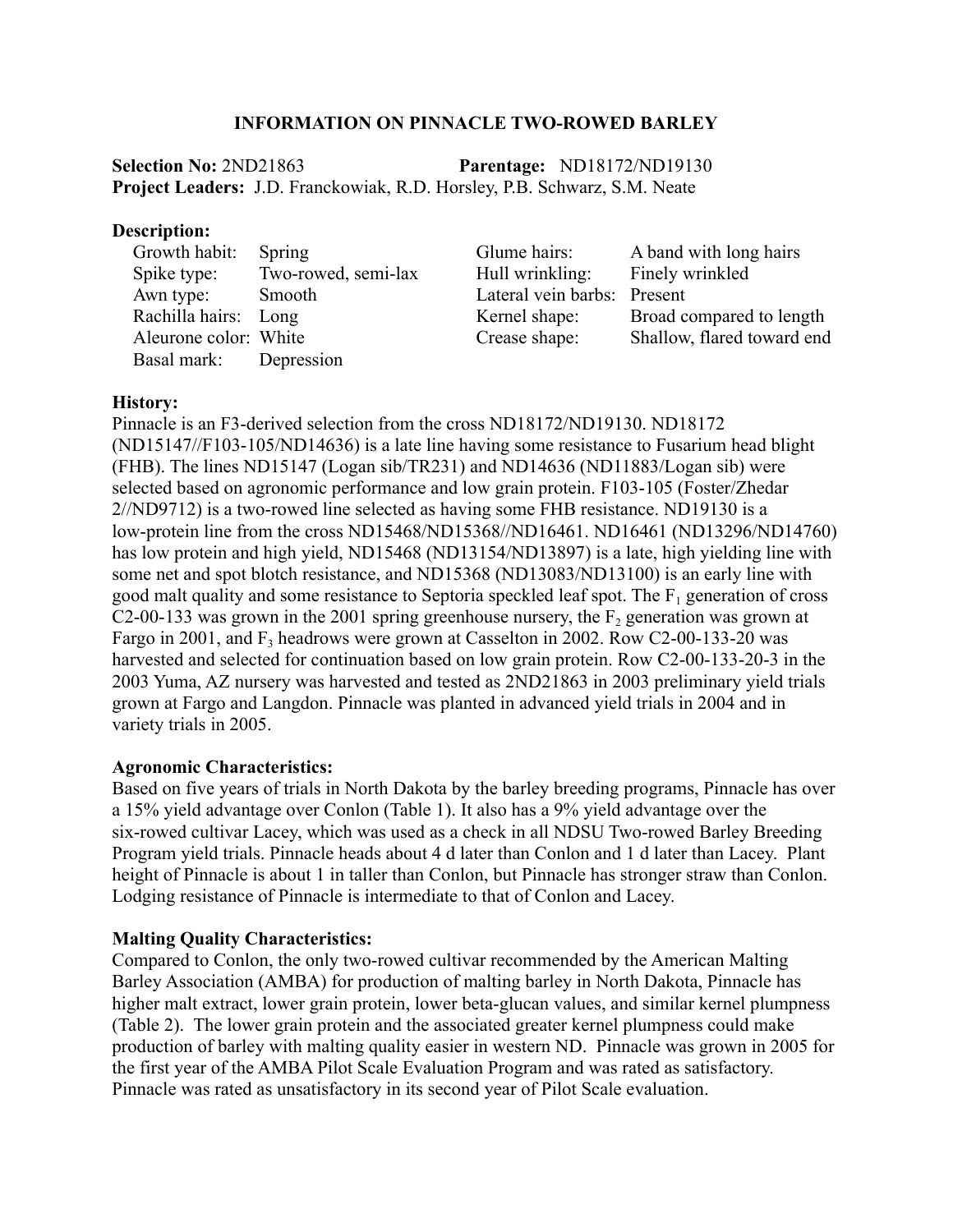#### **Deoxynivalenol (DON) Accumulation Characteristics:**

In 2005 and 2006, DON accumulation in Pinnacle has been determined in 15 station years of trials. On average, Pinnacle accumulates nearly 40% less than DON than Robust and similar amounts as Conlon.

#### **Adaptation and Probable Production Area:**

Pinnacle is the culmination of over 30 years of breeding two-rowed malting barley cultivars suitable for western North Dakota. Pinnacle appears adapted to all parts of North Dakota and adjacent areas of Montana and South Dakota. Because of its later heading date, Pinnacle appears to respond better than Conlon to late-season rains. Yet, its large kernel and low grain protein traits may be helpful when growing malting barley in environments where moisture stress develops after heading. Pinnacle appears to have adequate straw strength for production in most US spring barley areas where barley is grown under dryland conditions.

#### **Availability of Seed**

Pinnacle was officially released by NDSU in July 2007 and will be distributed to growers for seed increase through the North Dakota Crop Improvement Association beginning late January 2008. Sufficient seed is available in 2008 for production of grain for AMBA Plant Scale Evaluation. If there is a desire to test Pinnacle in the 2008 AMBA Plant Scale Evaluation Program, Dr. Dale Williams, Director of the NDSU Foundation Seedstocks Program, needs to be notified by early January to ensure sufficient seed is reserved for seeding the Plant Scale fields.

#### **Unique Properties of Pinnacle:**

- May be suitable malting as grown in North Dakota
- High grain yields
- Large, plump kernels and some drought tolerance
- Moderate resistance to net and spot blotch
- Good lodging resistance
- Mid-early heading
- Low grain protein
- Good malt extract values
- Accumulates less DON than Robust and similar to that of Conlon

| NDSU Barley Breeding Project yield trials, 2003-2007. |                      |        |           |                   |         |         |  |  |  |
|-------------------------------------------------------|----------------------|--------|-----------|-------------------|---------|---------|--|--|--|
|                                                       | Days to              | Plant  |           | Foliar            |         | Test    |  |  |  |
| Entry                                                 | heading              | height | Lodging   | disease           | Yield   | weight  |  |  |  |
|                                                       | (days after $5/31$ ) | (in)   | $(1-9)$ † | $(1-9)$ $\dagger$ | (bu/ac) | (lb/bu) |  |  |  |
| Station years                                         | 64                   | 63     | 30        | 4                 | 81      |         |  |  |  |
| Pinnacle                                              | 25.6                 | 30.3   | 3.1       | 39                | 88.2    | 51.9    |  |  |  |
| Conlon                                                | 21.7                 | 29.6   | 3.5       | 5.7               | 76.6    | 51.4    |  |  |  |
| Lacey                                                 | 24.7                 | 29.7   | 2.8       | 49                | 80.7    | 50.0    |  |  |  |

Table 1. Mean agronomic performance of Pinnacle, Conlon, and Lacey barley grown in NDSU Barley Breeding Project yield trials, 2003-2007.

†Lodging score of 1=no lodging and 9=severe lodging.

‡Foliar disease score of 1=no disease and 9=severe disease.